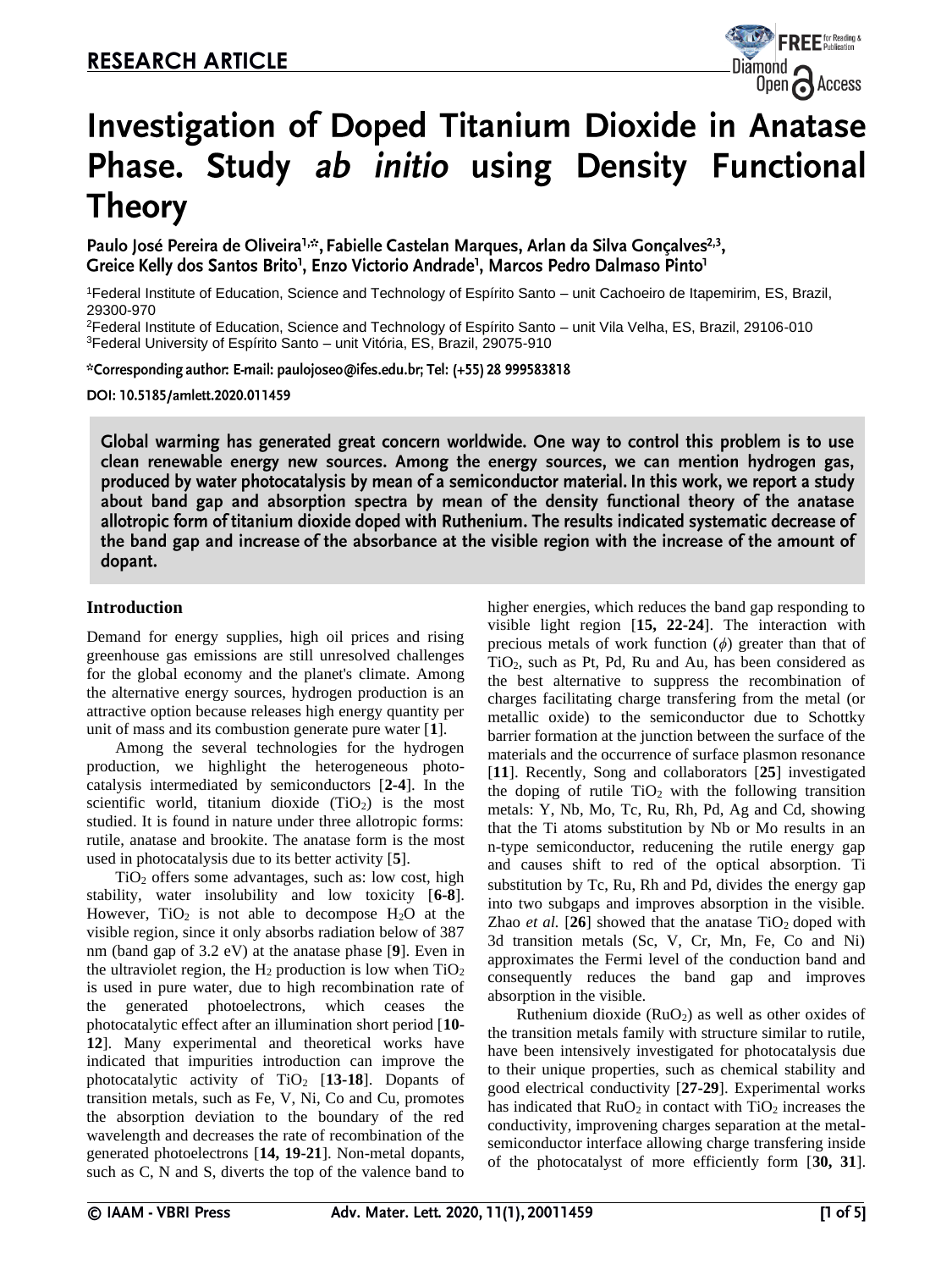Marques *et al.* observed an improvement in H<sub>2</sub> production by placing  $RuO<sub>2</sub>$  in contact with a TiO<sub>2</sub> anatase in MCM-41 molecular sieves [**11**]. Ismael [**32**] and Houšková *et al.* [**33**] also experimentally verified increasement of photocatalytic activity and decrease in band gap when  $TiO<sub>2</sub>$  is doped with Ru.

Recently, Nemudzivhadi *et al.* investigated through DFT calculations the anatase  $TiO<sub>2</sub>$  (1 0 1) Surface doped with Ruthenium showing that doping reduces the band gap energy  $[34]$ . In this work we investigated the anatase  $TiO<sub>2</sub>$ doping with Ru using a new and different computational methodology. In order to analyze optical properties at the visible region, we calculate, besides the band gap, the absorption spectra for  $TiO<sub>2</sub>$  doped with different amounts of Ru dopants.

## **Computational methodology**

## *Doping*

Unit cell of  $Ti<sub>4</sub>O<sub>8</sub>$  in the Anatase phase was retrieved from the Avogadro program database and [**35**] the following geometric parameters: *a = b =* 3.785 Å, *c* = 9.514 Å e  $\alpha = \beta = \gamma = 90^{\circ}$  were used. In order to perform the doping we investigated the distribution of the HOMO orbital of  $TiO<sub>2</sub>$  to verify the location of highest probability of Ti to be replaced by Ru. The first result was generated using the MOPAC2016 (PM7 method) [**36, 38**] and jmol [**37**] programs, showing that the HOMO orbital is concentrated on the Titanium atom on the left. Thus this atom was chosen for doping through of the isomorphic substitution of a Ti atom by a Ru atom, **Fig. 1**.



**Fig. 1.** Shows clearly that the homo orbital is concentrated on the Titanium atom in the left. Thus, this atom was chosen for doping through the isomorphic substitution of a Ti atom by a Ru atom. Figure 1 was generated using the MOPAC2016 (PM7 method) [36, 38] and jmol [37] programs.

# *Choice of functional*

Energy band gap and visible absorption spectra were performed with the Siesta program [**39**]. The Siesta program is specific to crystal and uses the density functional theory (DFT) and the pseudopotential methodology. The pseudopotentials used in this work were acquired from the reference [**40**]. The choice of the exchange correlation functional of the DFT method used this work was done after analyzing the results obtained with three different functionals, **Table 1**.



Table 1. Fermi energy and direct band gap calculations in electron-volts (eV) for Ti<sub>4</sub>O<sub>12</sub> for different Exchange-Correlation Functionals.

| <b>GGA</b>             | Fermi<br>energy | <b>Valencia</b><br><b>Band (VB)</b> | <b>Conduction</b><br><b>Band CB)</b> | band gap<br>$(CB-VB)$ |
|------------------------|-----------------|-------------------------------------|--------------------------------------|-----------------------|
| PBE <sup>1</sup>       | $-5.52$         | $-6.94$                             | $-4.10$                              | 2.8                   |
| PRE <sup>2</sup>       | $-5.18$         | $-6.79$                             | $-3.68$                              | $-3.1$                |
| PBEJsJrLO <sup>3</sup> | $-5.73$         | $-7.05$                             | $-4.21$                              | $-2.8$                |

 $^{1}[41]$ .

<sup>2</sup>Modified GGA-PBE functional, see reference [42].

<sup>3</sup>GGA-PBE functional with parameters  $β$ ,  $μ$  and  $κ$  fixed by the jellium surface (Js), jellium response (Jr), and Lieb-Oxford bound (LO) criteria, respectively, see references [43] and [44].

After Table 1 analysis, we decided to choose the GGA/RPBE functional, since its proximity to the titanium dioxide experimental band gap data that is 3.2 eV [**11**]. These calculations were performed using a DZP base level, generated by Siesta with thermodynamic corrections for the temperature of 0.025 eV (290 K), an energy cut-off for the kinetic energy of the plane waves of 100 Ry (1360 eV) and the following symmetry points of 3.776Å to obtain the k points of the energy bands:  $R = (1, 1, 1)$ 2.51),  $\Gamma = (0.5, 0.5, 1.255), X = (0.5, 1, 1.255)$  and  $M = (1, 1, 1.255)$ . Graph 1 shows the energy bands of the  $Ti<sub>4</sub>O<sub>12</sub>$ . We have developed an auxiliary program in Mathematica [**45**] to put the Siesta output data into a format to be plotted in the GRACE software [**46**].



**Fig. 2.** Titanium dioxide supercell  $(2x2x1)$ , with atoms 48  $(Ti<sub>16</sub>O<sub>32</sub>)$ .

# *Supercell*

In order to analyze the doping effects we consider a titanium dioxide supercell (2x2x1), with atoms 48  $(Ti_{16}O_{32}$ , see **Fig. 2**). It was obtained by folding the original  $Ti<sub>4</sub>O<sub>12</sub>$  unit cell at the (a) and (b) directions. Thus,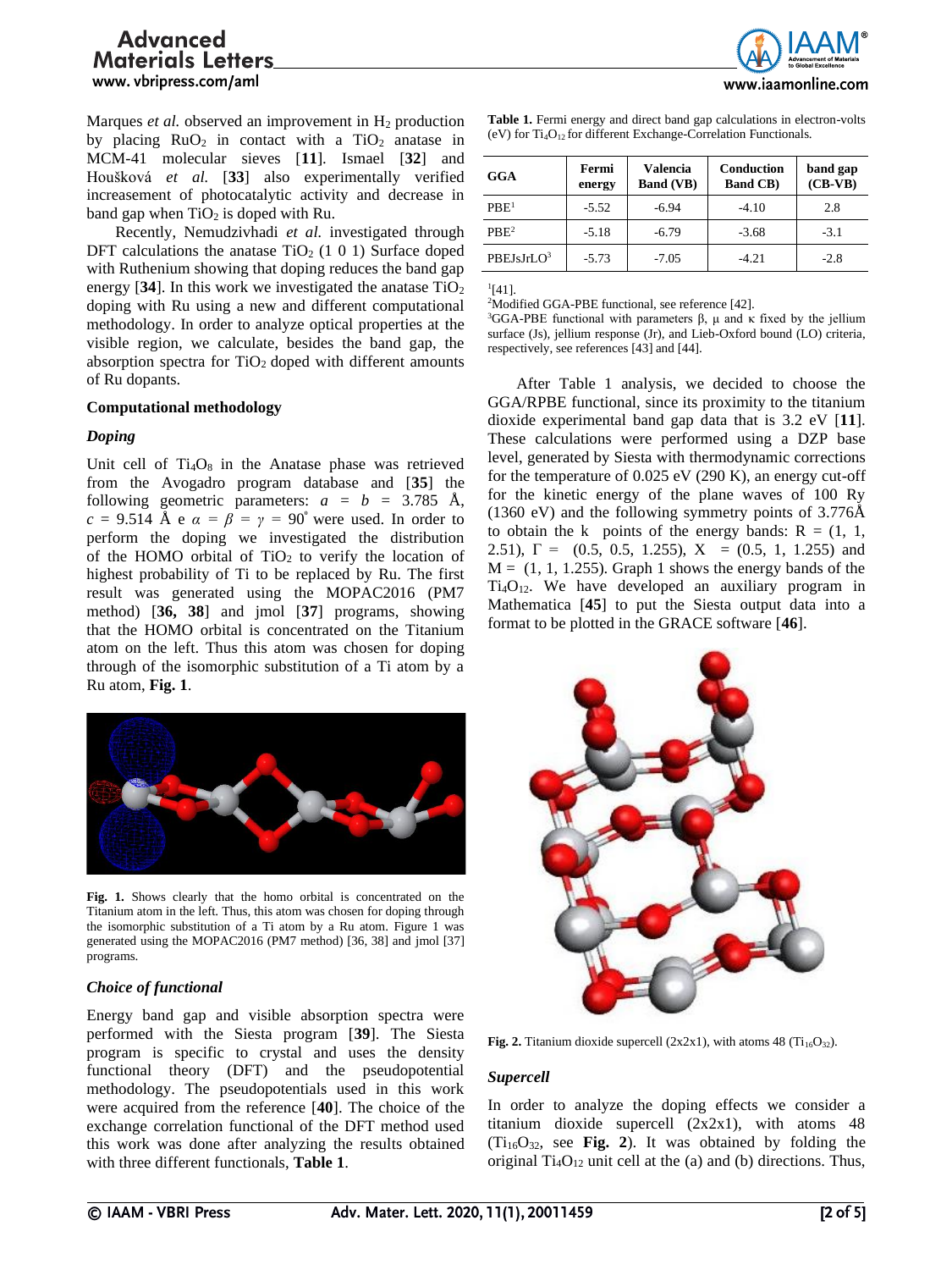

the supercell parameters were:  $a = b = 7.57 \text{ Å}, c = 9.514$ Å and  $\alpha = \beta = \gamma = 90^{\circ}$ . The symmetry points have become:  $R = (2, 2, 2.51), \Gamma = (1, 1, 1.255), X = (1, 2, 1.255)$  and M  $=(2, 2, 1.255)$ . The functional used at the Ti<sub>16</sub>O<sub>32</sub> supercell was the GGA/RPBE. This choice of functional was made based at the calculations obtained with the  $Ti<sub>4</sub>O<sub>12</sub>$  unit cell. The others calculation parameters, were kept identical to that of the original  $Ti<sub>4</sub>O<sub>12</sub>$  unit cell. **Fig. 3** show the doped supercell with four Ru. We allow a relaxation of the atomic coordinates of the no-doped and doped supercell performing geometry optimization with 150 steps, each measuring 0.037 Å. We also allow SCF interactions two thousand for each DFT calculation to ensure energy convergence.



**Fig. 3.** Doped supercell with four Ru.

## **Results and discussion**

Anatase presents a tetragonal crystalline system of centered body, where each cell unit contains four  $TiO<sub>2</sub>$ molecules intercalated. The titanium is coordinated by six oxygen atoms by two larger apical bonds and by four equatorial bonds of 1,979 Å and 1,932 Å at 15 K, respectively [**47**]. The anatase crystal is formed by distorted TiO<sub>6</sub> octahedral channels. In our study, the assigned bonding lengths were 1.92 Å for equatorial bonds and 1.89 Å for apical bonds. Although Ru and Ti have a preference by six coordinate number and both ions have formal charge of +4, this distortion can be caused by the difference in atom size. The effective ionic radius of Ru  $(IV)$  is higher  $(62.0 \text{ pm})$  than Ti  $(IV)$   $(60.5 \text{ pm})$  in the hexacoordinate structure of anatase [**48**].

The results of the band gap calculations for doped and undoped  $Ti_{16}O_{32}$  supercell are shown in **Fig. 4**. For the non-doped material,  $Eg = 2.3$  eV which is underestimated by about 30% compared with the experimental value of 3.2 eV, corroborating with the literature. The underestimation always exists in the band gap calculations due to the well-known limitation of the DFT theory [**49**]. However, the character of the band structure and the trend of the energy gap variations as a function of the Ruthenium concentration from the calculations are expected to be reasonable and reliable.

After the one Ti atom replacement Ru the band gap decreases to 1.1 eV. The replacement of two Ti atoms by two Ru atoms decreases the band gap energy to 0.3 eV. Finally, replacement of four Ti atoms by four Ru atoms decreases the band gap to 0.0 eV.



**Fig. 4.** Graph of the energy bands as a function of the K points for the Ti<sub>16</sub>O<sub>32</sub> supercell before (Graphic I) and after the doping with one Ru atom (Graphic II), two Ru atoms (Graphic III) and four Ru atoms (Graphic IV).

An analysis of **Fig. 4** indicates a clear narrowing of the energy bands as the increases dopant number, showing that the material behaves as a conductor for higher quantities of Ru. **Fig. 4-I**, for the non-doped sample, shows that the Fermi level is approximately in the middle of the valence and conduction band agreeing with the literature [**26**]. **Fig. 4-II** and **Fig. 4-III**, doped with one and two Ru respectively, the Fermi level was shifted to just below of the top of the valence band, indicating that the substitution of Ru in anatase  $TiO<sub>2</sub>$  would transform the material into a p-type semiconductor. In **Fig. 4-IV**, occurs a superposition of the valence and conduction bands and it is no longer possible to distinguish the bands, so the material becomes conductor rather than semiconductor. Since Ru has an electron at the valence layer ( $[Kr]4d^{7}5s^{1}$ ), it behaves as an electron acceptor impurity and this could explain the shift from the Fermi level to just below of the valence band top. An analysis of **Fig. 4-I**, **Fig. 4-II**, **Fig. 4-III** and **Fig. 4-IV** also indicated that the band gap were direct (energy difference of the valence and conduction band concentrated at the same point k) at all symmetry points R, Г, X and M, located at the following points in graph 0.00, 0.833, 1.273 and 1.71, respectively. Fermy, conduction band and valence band energies are showed in **Table 2**.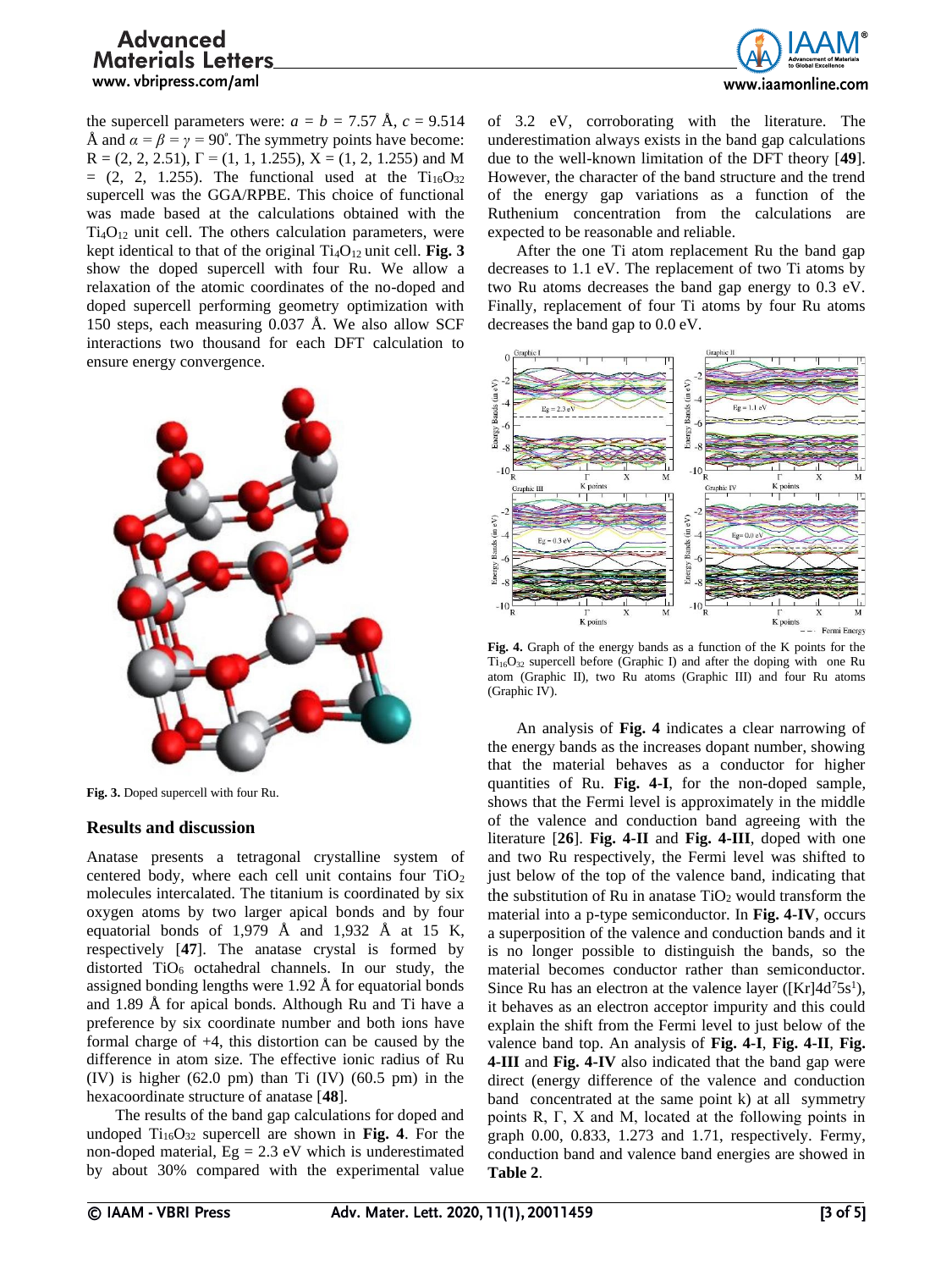**Table 2**. Fermi and direct band gap energies calculations in electronvolts (eV) for  $Ti_{16}O_{32}$  no doped and doped with one, two and four Ru respectively.

| <b>Supercell</b>                   | Fermi<br>energy | <b>Valencia</b><br><b>Band (VB)</b> | <b>Conduction</b><br><b>Band CB)</b> | band gap<br>$(CB-VB)$ |
|------------------------------------|-----------------|-------------------------------------|--------------------------------------|-----------------------|
| $Ti_{16}O_{32}$                    | $-5.27$         | $-6.94$                             | $-4.63$                              | 2.31                  |
| Ti <sub>15</sub> RuO <sub>32</sub> | $-5.74$         | $-5.48$                             | $-4.43$                              | 1.05                  |
| $Ti_{14}Ru_{2}O_{32}$              | $-5.39$         | $-4.61$                             | $-4.32$                              | 0.29                  |
| $Ti_{12}Ru_4O_{32}$                | $-5.14$         |                                     |                                      | 0.0                   |

**Fig. 5** shows the results of optical absorption at the ultraviolet and visible spectrum. We consider an unpolarized electric field that is applied in the three spatial directions. The optical absorption is obtained from the imaginary part of the dielectric constant [**50**].



**Fig. 5.** Theoretical Optical absorption at the visible spectrum of the doped and non-doped Anatase supercell with Ru.

UV-Vis spectra shown, **Fig. 5**, that an intense absorption at the range between 200nm and 400nm is characteristic of the electronic transition O(2p)-Ti(3d) (from the valence band to the conduction band) and is typical of  $TiO<sub>2</sub>$  anatase, with  $Ti<sup>4+</sup>$  in octahedral coordination [**51**].

The ruthenium insertion in the crystalline structure increases its content, from 7.6% wt., in the case of the substitution of 1 atom of Ti in the supercell, for 14.6% wt. (2 Ru atoms) and 27,1% wt. (4 Ru atoms). After this doping, the absorption of energy at wavelengths greater than 400nm (visible region) increases with increasing Ru content. This can be attributed to the low photon energy and/or thermal excitation of electrons trapped in localized defects states, such as oxygen vacancy or ruthenium substitution sites that are located below of the conduction band. This absorption of wavelengths greater than 400nm are responsible for the decrease of the energy band gap. Authors reported that a strong absorption between 410 nm and 620 nm can be attributed to donors load transfer  $(Ru^{4+} \rightarrow Ru^{+5} + e^-, Ru^{3+} \rightarrow Ru^{+4} + e^+)$  or of acceptors  $(Ru^{4+} \rightarrow Ru^{+3} + h^+)$  [52,53]. Other authors also report that  $TiO<sub>2</sub>$  doping by Ru causes intermediate bands formation



and electronic transitions could arise mainly by O(2p)- Ru(4d) orbitals and d-d in Ru 4d orbitals [**48**]. These transitions would result in lower band gap when compared to TiO2, a fact observed in this work. The formation of intermediate bands and/or bands with lower band gap values increases the photocatalytic activity of the material at the visible region, which makes it susceptible to sensitization using sunlight. Specifically the electronic transferring from VB to CB by photoexcitation makes it possible to perform water reduction reaction to produce H<sup>2</sup> fuel by water splitting.

## **Conclusion**

In this work we investigated doping effect in anatase  $TiO<sub>2</sub>$ with Ru using the DFT method and the GGA/RBPE exchange correlation functional. Band gap and optical absorption calculations were performed for different amounts of Ru. Doping with Ru produces a narrowing of the band gap. The band gap systematically reduces as the amount of dopant increases (2.31 eV  $\rightarrow$  1.05 eV  $\rightarrow$  0.29  $eV \rightarrow 0.0 \text{ eV}$ , indicating that the material ideally becomes heterogeneous (semiconductor) photocatalyst for low Ru concentrations. The doping with Ru causes the material to behave like a p-type semiconductor, because it causes the displacement of the Fermi level to near the valence band.

The visible spectrum absorption range also increases considerably with the presence of Ru, expanding the absorption spectrum of anatase to the solar spectrum region. Finally, the results indicate that Ru is a potential impurity capable of sensitizing anatase with visible light and acting as a photocatalyst for applications involving photocatalysis for the production of hydrogen via watersplitting in a clean and renewable way.

### **Acknowledgements**

We would like to acknowledge the financial support of the FAPES (Brazilian Agency). We would like to thank too our friend Osmair Vital de Oliveira\* for his valuable suggestions for completing this work.

\*Federal Institute of Education, Science and Technology of São Paulo, Campus Catanduva.

### **Author's contributions**

Performed the calculations: Greice, Enzo and Marcos Pedro Wrote the paper: Fabielle, Paulo, Arlan Authors have no competing financial interests: No

### **Keywords**

Band gap, DFT, photocatalysis, titanium dioxide.

**Received: 29 July 2019 Revised: 11 October 2019 Accepted: 23 October 2019** 

### **References**

- 1. Smith, R. J. B.; Shantha, M. S.; I*nt. J. Chem. React. Eng*., **2007**, *5,* 1.
- 2. Ni, M.; Leung, M. K. H.; Leung, D. Y. C.; *Renewable Sustainable Energy Rev*., **2007**, *11,* 401.
- 3. Patsoura, A.; Kondarides, D. I.; Verykios, X. E.; *Catal. Today*, **2007**, 124, 94.